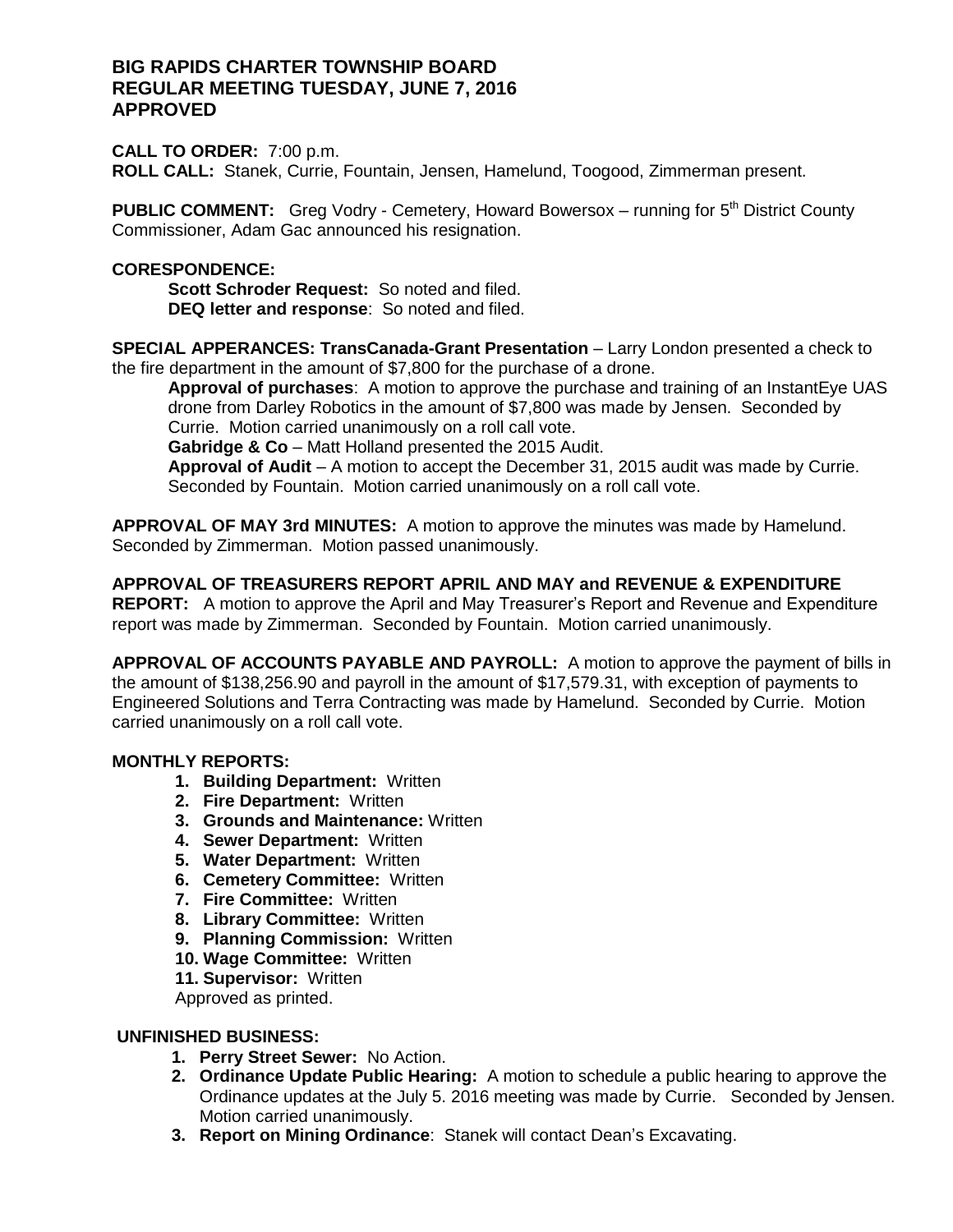- **4. Office cleaning**: A motion to retain Hope Network Developmental Services to clean the township offices at a rate of \$25 per hour for 1.5 hours per week was made by Toogood. Seconded by Zimmerman. Motion carried unanimously on a roll call vote.
- **5. Update on Waste Water Contract Renewal with City:** No Action.
- **6. Cemetery complaints on Memorial Day:** A motion to use the standard practices of the township interview process and the hiring process without going to the board allowing the committee of Stanek, Fountain and Cushway to hire that individual at \$10/hr 20 hrs per week for 20 weeks and place the advertisement in the Pioneer as soon as possible was made by Currie. Seconded by Zimmerman. Motion carried unanimously on a roll call vote.

## **NEW BUSINESS:**

- **1. Engineered Solutions Midwest bill:** Fountain will contact Engineered Solutions to request an itemized bill.
- **2. Mecosta Conservation District Request:** A motion to contract with the Mecosta and Osceola-Lake Conservation District to provide proper disposal of household hazardous waste in the amount of \$1,000 was made by Hamelund. Seconded by Currie. Motion carried unanimously on a roll call vote.
- **3. Venlo offer to settle:** A motion to accept the settlement with Venlo in the amount of \$27,000 was made by Hamelund. Seconded by Zimmerman. Motion carried unanimously on a roll call vote.
- **4. Menard's Lift Station Pump replacement:** A motion to purchase a new pump for Menard's Lift Station in the amount of \$8,048.25 was made by Zimmerman. Seconded by Jensen. Motion carried unanimously on a roll call vote.
- **5. Generator repair quote from Bridgeway:** A motion to approve Cummins Bridgeway to repair the generators at the fire hall and at Pioneer Drive in the amount of \$2,585.93 was made by Zimmerman. Seconded by Toogood. Motion carried unanimously.
- **6. Mecosta County Fair Board Request:** A motion to approve Resolution 2016-06 recognizing the Mecosta County Agricultural Fair Association as a nonprofit organization for the purpose of obtaining charitable gaming licenses was made by Currie. Seconded by Hamelund. Motion carried unanimously.

#### **LOCAL GOVERNING BODY RESOLUTION FOR CHARITABLE GAMING LICENSES** (Required by MCL.432.103(K)(ii))

## **RESOLUTION 2016-07**

| NEJULUTIUN ZUTU'U                                                                                                                                                                  |                                                                                                                 |                                          |  |
|------------------------------------------------------------------------------------------------------------------------------------------------------------------------------------|-----------------------------------------------------------------------------------------------------------------|------------------------------------------|--|
| REGULAR OR SPECIAL                                                                                                                                                                 | At a Regular Regular Regular Regular Research Regular Regular Regular Regular Regular Regular Regular Regular R | TOWNSHIP, CITY, OR VILLAGE COUNCIL/BOARD |  |
|                                                                                                                                                                                    | called to order by William Stanek _______ on _____June 7, 2016                                                  | DATE                                     |  |
| at $\frac{7}{2}$ a.m./p.m. the following resolution was offered:<br><b>TIME</b>                                                                                                    |                                                                                                                 |                                          |  |
|                                                                                                                                                                                    | Moved by Currie _____________ and supported by __Hamelund                                                       |                                          |  |
| that the request from Mecosta County Agricultural Fair Association of Big Rapids<br>NAME OF ORGANIZATION                                                                           |                                                                                                                 |                                          |  |
|                                                                                                                                                                                    | county of ___________ Mecosta _________________, asking that they be recognized as a<br>COUNTY                  |                                          |  |
| nonprofit organization operating in the community for the purpose of obtaining charitable<br>gaming licenses, be considered for <b>example 20</b> approval<br>APPROVAL/DISAPPROVAL |                                                                                                                 |                                          |  |
| APPROVAL: Yeas: 7, Nays: 0, Absent: 0<br>I hereby certify that the foregoing is a true and complete copy of a resolution offered and                                               |                                                                                                                 |                                          |  |
| TOWNSHIP, CITY, OR VILLAGE COUNCIL/BOARD                                                                                                                                           | adopted by the Big Rapids Charter Township at a Regular                                                         | REGULAR OR SPECIAL                       |  |
|                                                                                                                                                                                    | meeting held on _____ June 7, 2016<br>DATE                                                                      |                                          |  |
|                                                                                                                                                                                    |                                                                                                                 | SIGNED:                                  |  |
|                                                                                                                                                                                    |                                                                                                                 |                                          |  |

Rene Fountain, Clerk Big Rapids Charter Township